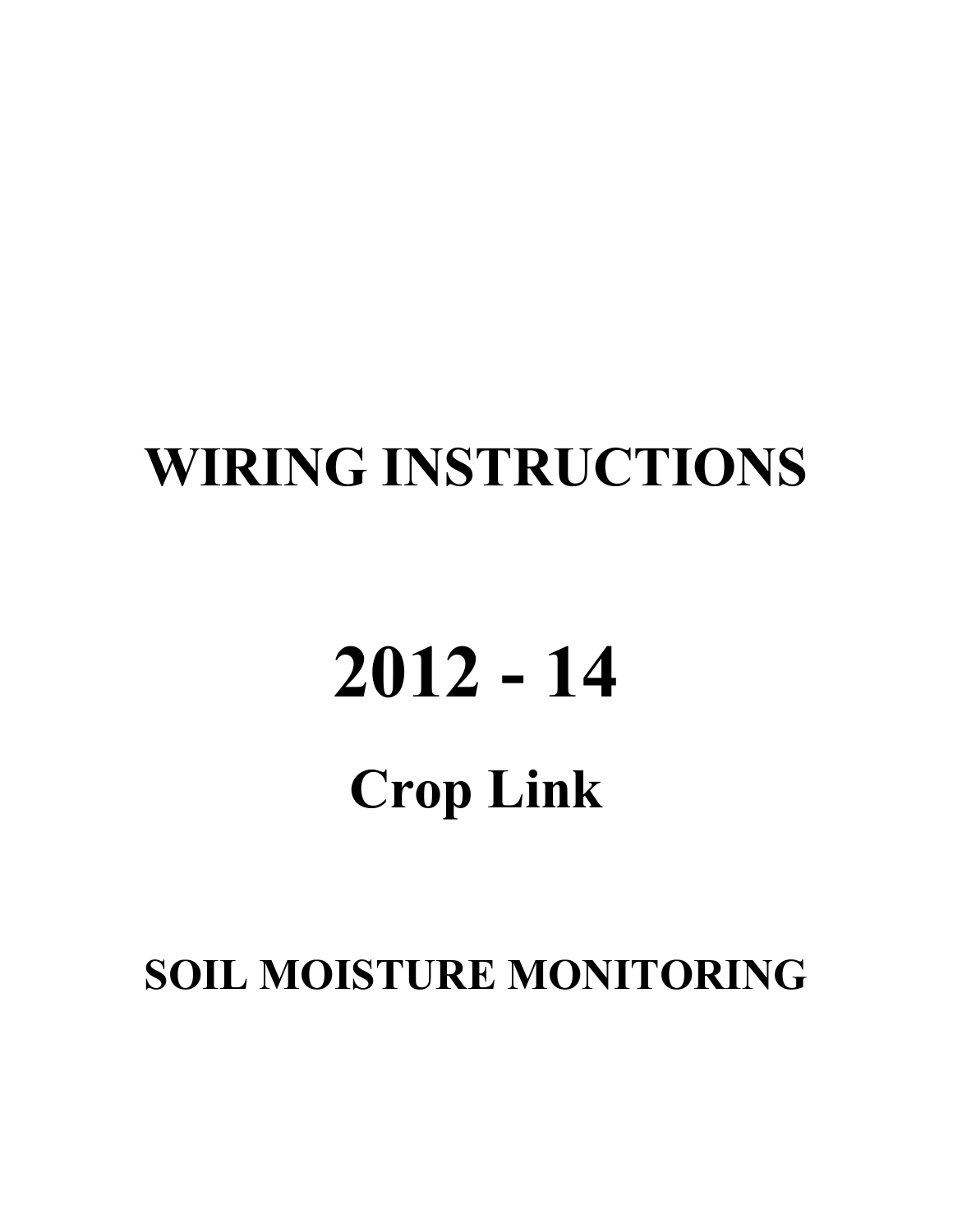## **Items Covered In This Manual:**

**Page 1: Crop Link Device Overview**

- **Page 2: Connecting the Solar Panel**
- **Page 3: Connecting the Decagon 5TM, or 5TE, or MPS-2**
- **Page 4: Connecting the Aqua-Check Soil Moisture Probe**
- **Page 5: Connecting the Sentek Soil Moisture Probe**

**Page 6-7: Specs and Warranty Information**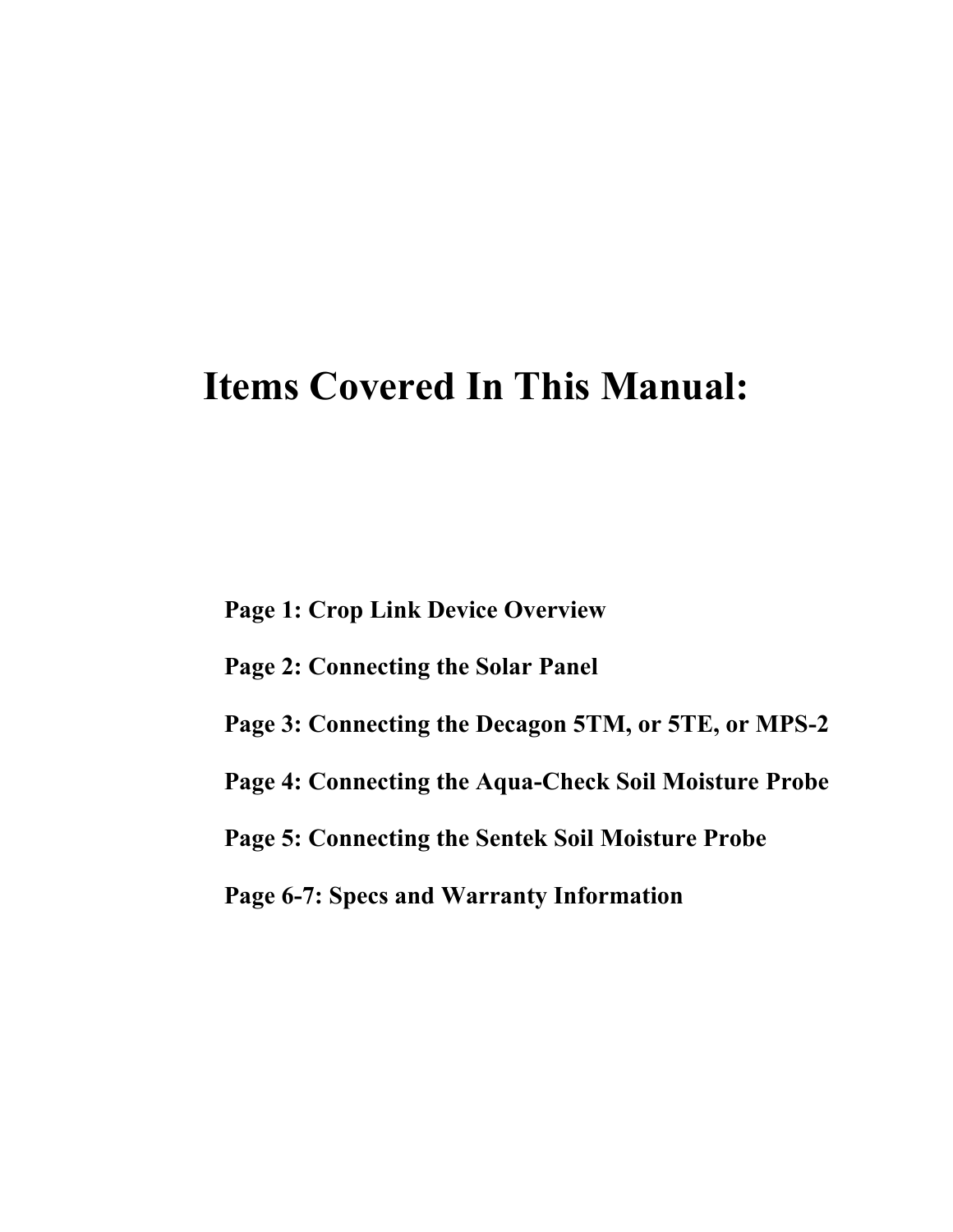#### **General Overview of the Crop Link Unit**



Note: Once all sensors are connected and unit is ready to run, contact your AgSense Dealer to finish setup, and configure this unit to read the sensors that you have installed.

Page 1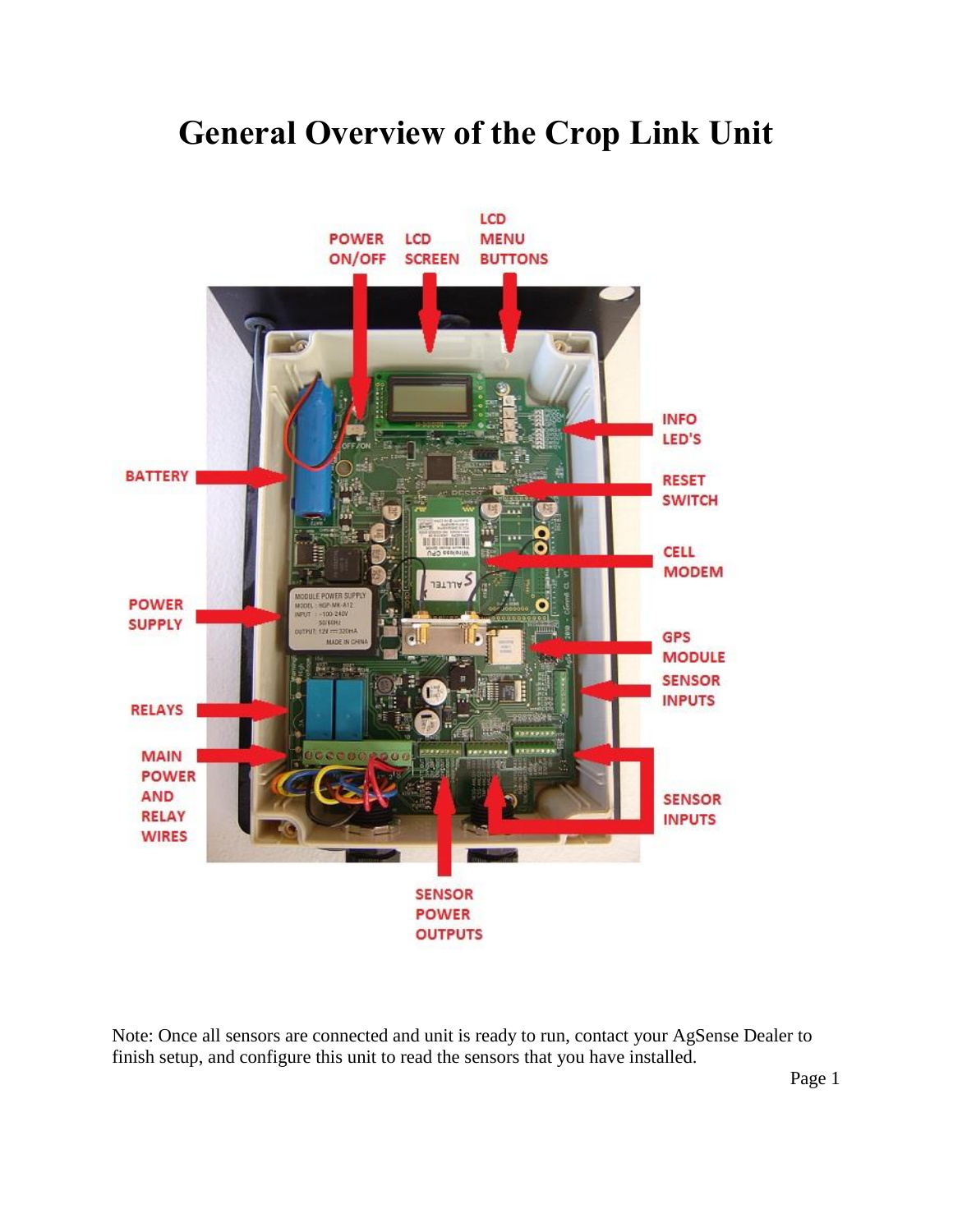#### **Wiring the Solar Panel to the Crop Link Unit**



Wiring the solar panel: Find the last two terminals on the large terminal strip labeled DC/SOL and GND

- 1. Connect the Black Wire (-) from the solar panel to the terminal marked GND as shown above.
- 2. Connect the Red Wire (+) from the solar panel to the terminal marked DC/SOL as shown above.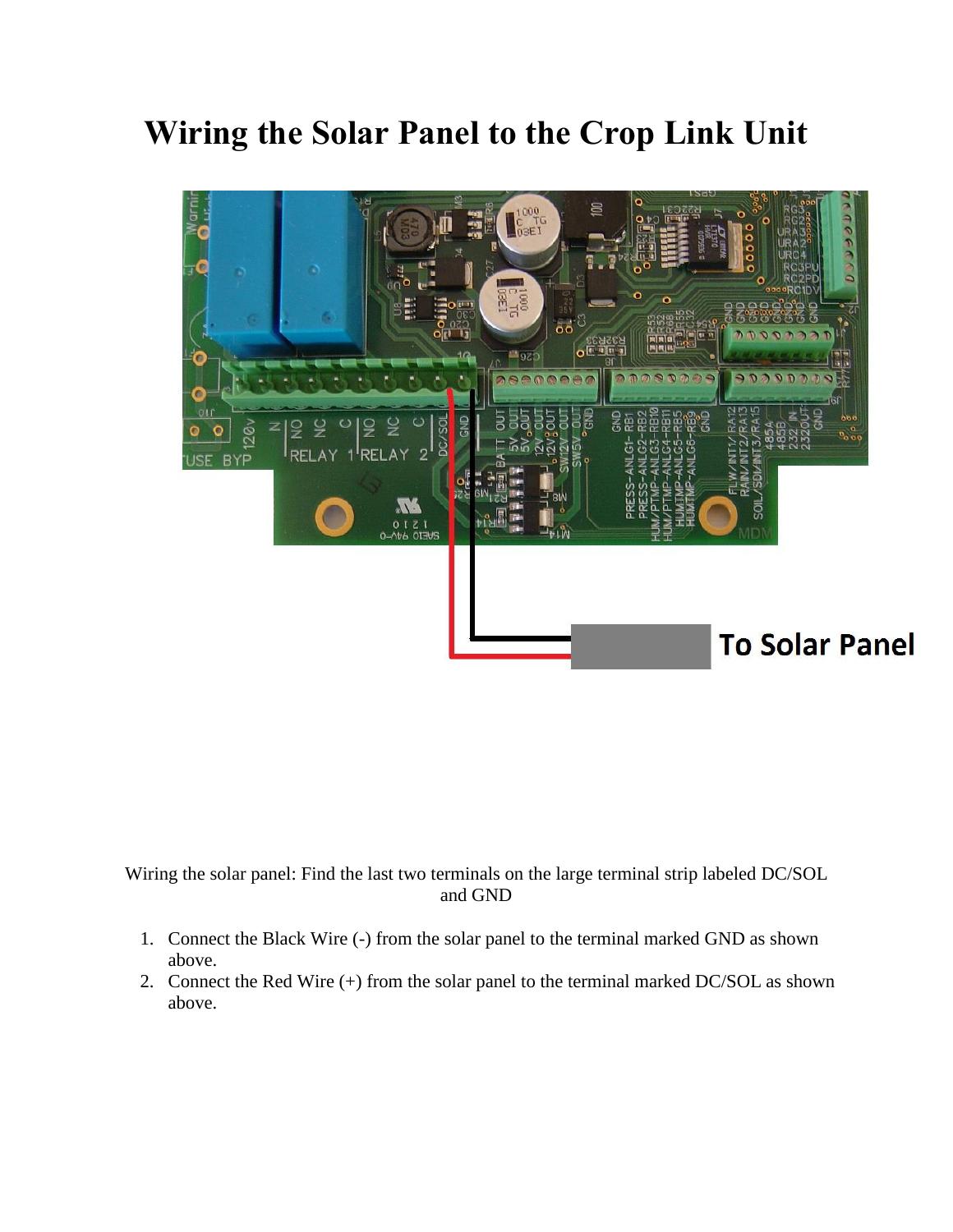**Wiring the Decagon 5TM, 5TE, or MPS-2** 



#### **Sensors to the Aqua Trac Unit**

Wiring the Decagon 5TM, 5TE, or MPS-2 sensor: Find the group of terminals (3) with the group label SDI.

- 1. Connect the Red wire from the Decagon Sensor to the terminal marked SIG as shown above.
- 2. Connect the Bare wire from the Decagon Sensor to the terminal marked GND as shown above.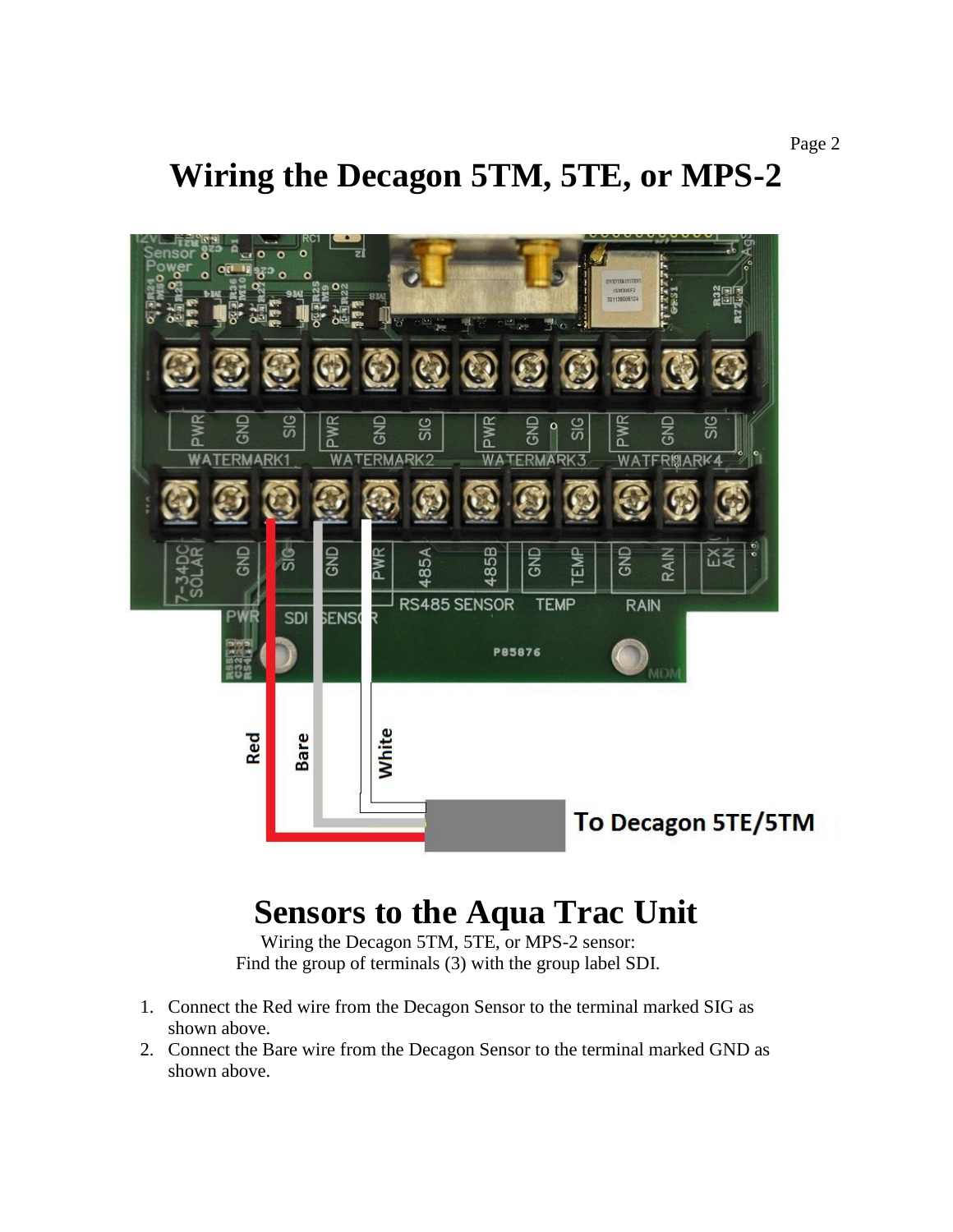3. Connect the White wire from the Decagon Sensor to the terminal marked PWR as shown above. Page 3

## **Wiring the AquaCheck soil moisture probe to the Crop Link Unit**



Wiring the AquaCheck probe: Only 1 probe can be connected to this unit at a time.

- 1. Connect the Blue wire from the AquaCheck probe to the terminal marked SOIL as shown above.
- 2. Connect the Yellow/Green stripe wire from the AquaCheck probe to any terminal marked GND as shown above.
- 3. Connect the Brown wire from the AquaCheck probe to any terminal marked 5V OUT as shown above.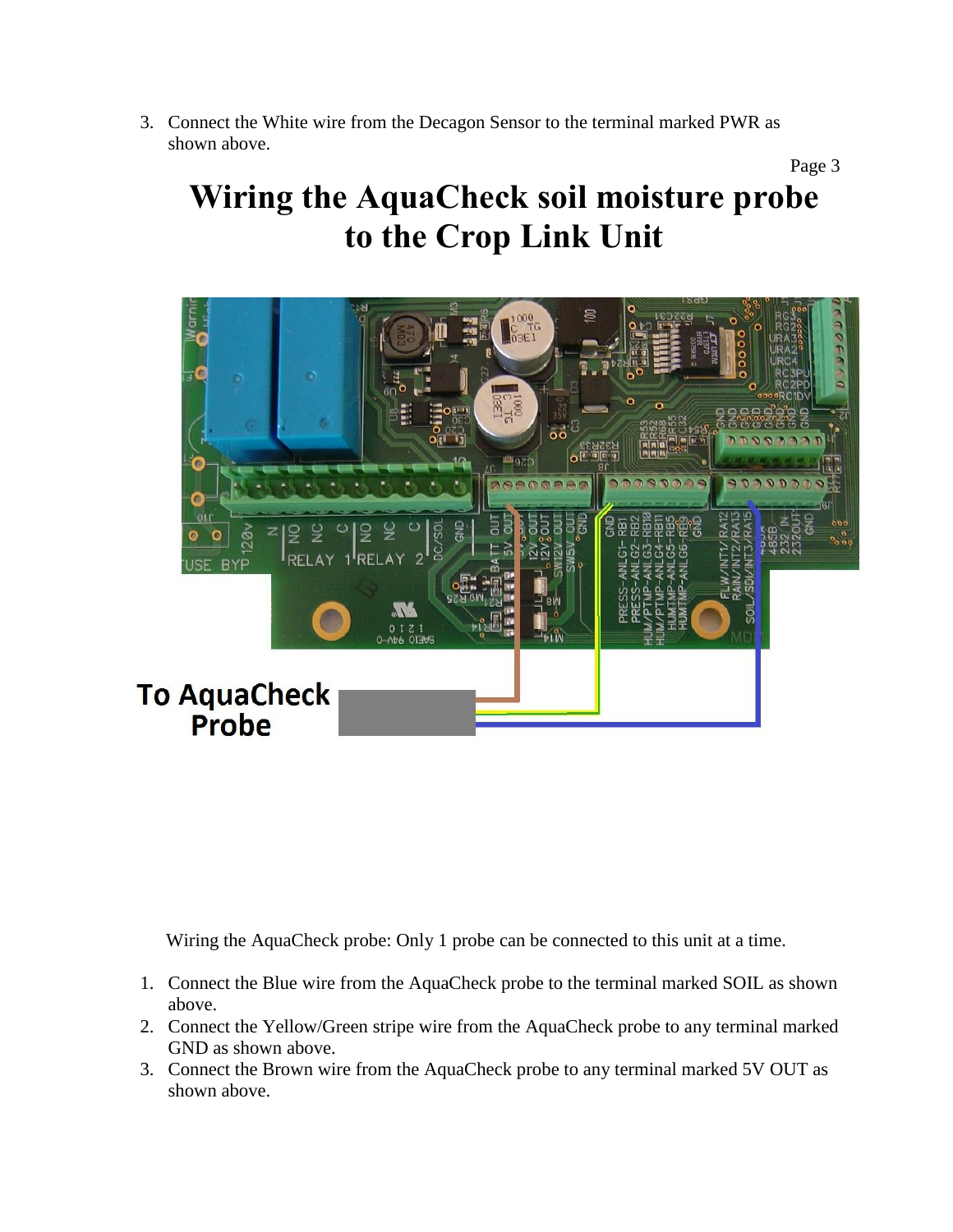### **Wiring the Sentek soil moisture probe to the Crop Link Unit**



Wiring the Sentek probe: Only 1 probe can be connected to this unit at a time.

- 1. Connect the Blue wire from the Sentek probe to any terminal marked SOIL as shown above.
- 2. Connect the Yellow wire from the Sentek probe to any terminal marked GND as shown above.
- 3. Connect the Red wire from the Sentek probe to the terminal marked 5V OUT as shown above.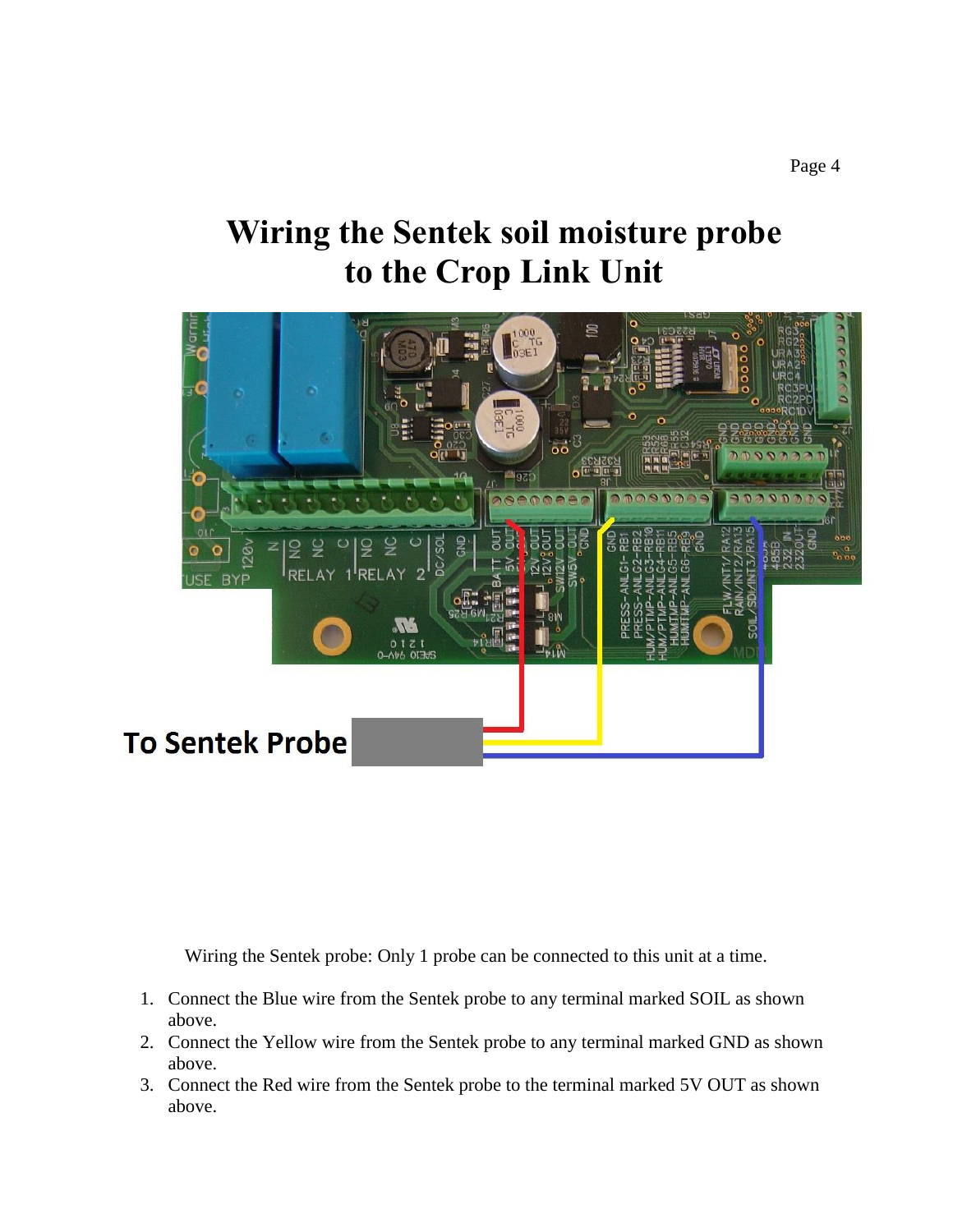Power Requirements for the Crop Link unit:

#### **SOLAR/DC Powered Unit 7-34V DC:**

At 12v DC: 1.0A MAX 0.1A - 0.5A during normal operation

Recommended Solar panel – Must be a minimum of 10 watt @ 17v Solar panel.

Specs of solar panels that ship from AgSense: 10 watt Operating Voltage 17v DC Operating Current 0.59A Open Circuit Voltage 21.2v DC Short Circuit Current 0.69A

#### **Warranty Information:**

All warranty service provided by the AgSense service center, or an authorized technician.

**Warranty repairs require a Return Merchandise Authorization Number (RMA); Have your dealer contact AgSense to obtain this RMA number.**

| For the Period of : | AgSense will:                                                                                                                                                                                                   |
|---------------------|-----------------------------------------------------------------------------------------------------------------------------------------------------------------------------------------------------------------|
| 60 Days             | Money back Guarantee if not satisfied with<br>product.                                                                                                                                                          |
| 2 Years             | Repair on any unit that fails due to defect in<br>materials or workmanship. AgSense labor<br>and parts would be provided free of charge<br>during the warranty period. (This does not<br>include dealer labor.) |

#### **What is not covered:**

- Service trips to your home to teach you how to use the product.
- Improper installation, delivery or maintenance. If you have an installation problem contact your dealer or installer.
- Failure of product resulting from modification to product or due to unreasonable failure to provide reasonable and necessary maintenance.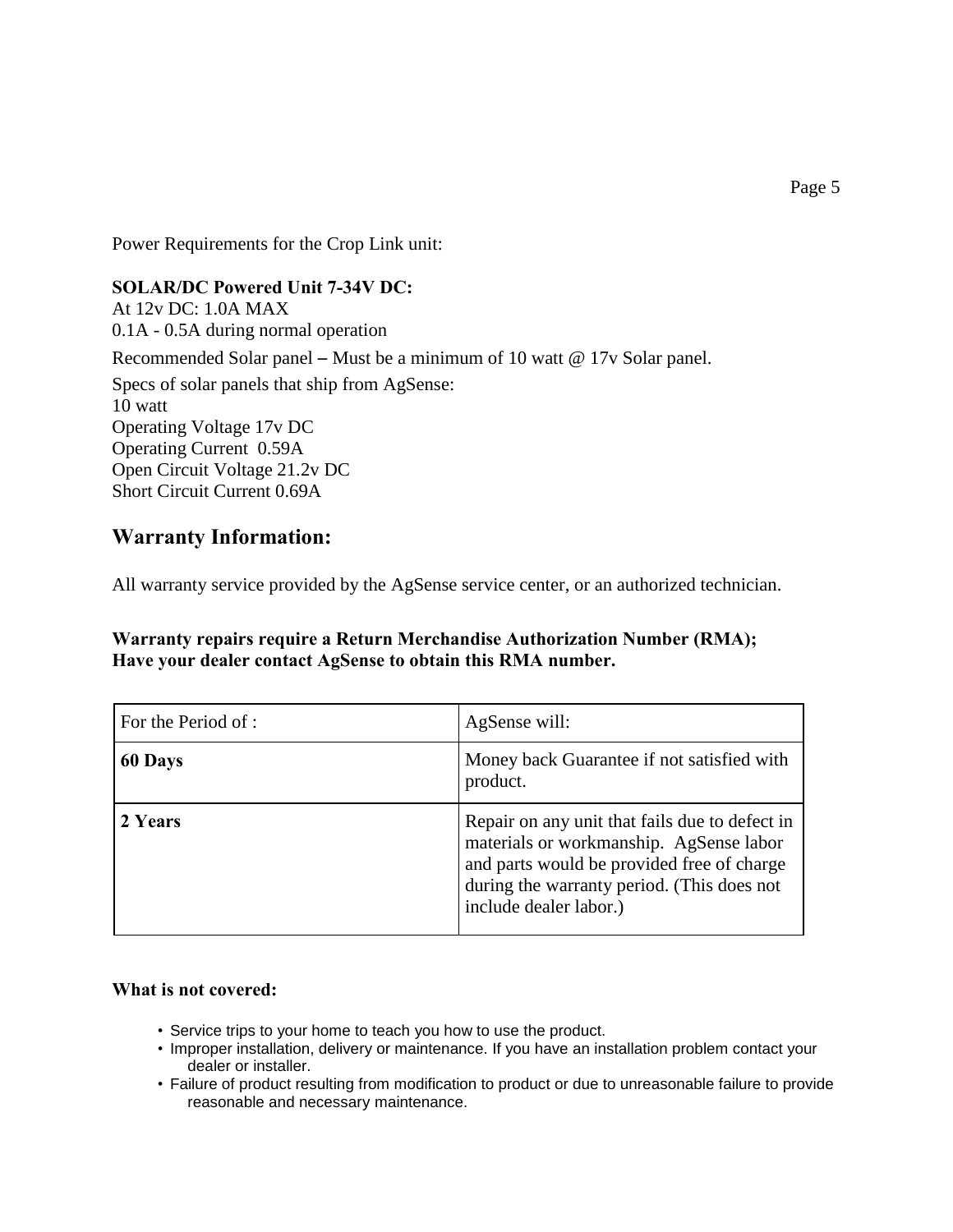- Labor necessary to move device from one location to another.
- Improper installation of battery.
- Failure due to corrosion or water damage.
	- o Units installed in direct contact with sprinklers require a tower box or other watertight protection.
- Damage to the product caused by improper power supply voltage, accident, fire, floods or acts of God.
- Damage caused after delivery. **Page 6**

**Exclusion of implied warranties** – **Your sole and exclusive remedy is product repair as provided in this Limited Warranty. Any implied warranties, including the implied warranties of merchantability or fitness for a particular purpose, are limited to two years or the shortest period allowed by law.**

This warranty is extended to the original purchaser and any succeeding owner for the products purchased for use within the USA.

Some states do not allow the exclusion or limitation of incidental or consequential damages. This warranty gives you specific legal rights, and you may also have the other rights which vary from state to state. To know what your legal rights are, consult your local or state consumer affairs

office or your state's Attorney General.

**DISCLAIMER:** The use of Field Commander/Crop Link/Aqua Trac shall not be utilized by customer as a substitute for the Customer's personal observation of the manner in which Customer's irrigation equipment is functioning. AgSense specifically advises Customer that this product is designed to enhance Customer's ability to control existing irrigation equipment and to provide the Customer with additional information about existing irrigation equipment. Field Commander/Crop Link/Aqua Trac relies upon GPS, Satellite and Internet technology which not always functions properly, accordingly, AgSense disclaims any and all responsibility for the reliability of this technology. Customer acknowledges that AgSense does not have the ability to control the reliability of GPS, Satellite and Internet Technology. AgSense specifically disclaims any and all liability for Customer's failure to personally determine whether or not the irrigation equipment that belongs to Customer is functioning properly. AgSense, its agents, members or officers will not be liable for Customer's loss of profits, business interruption, or any other type of consequential damages arising because of the failure to Customer's equipment, GPS, Satellite or Internet to function properly.

**CUSTOMER'S RESPONSIBILITIES:** Customer agrees to keep the irrigation equipment upon which Field Commander/Crop Link/Aqua Trac is installed in good repair and maintenance. Customer acknowledges the importance of and agrees to keep all safety devices which came with Customer's irrigation equipment in working order. Customer agrees to keep an end field stop and barricades in place to prevent damage to the irrigation equipment in the event that Field Commander/Crop Link/Aqua Trac malfunctions. Customer agrees that Field Commander/Crop